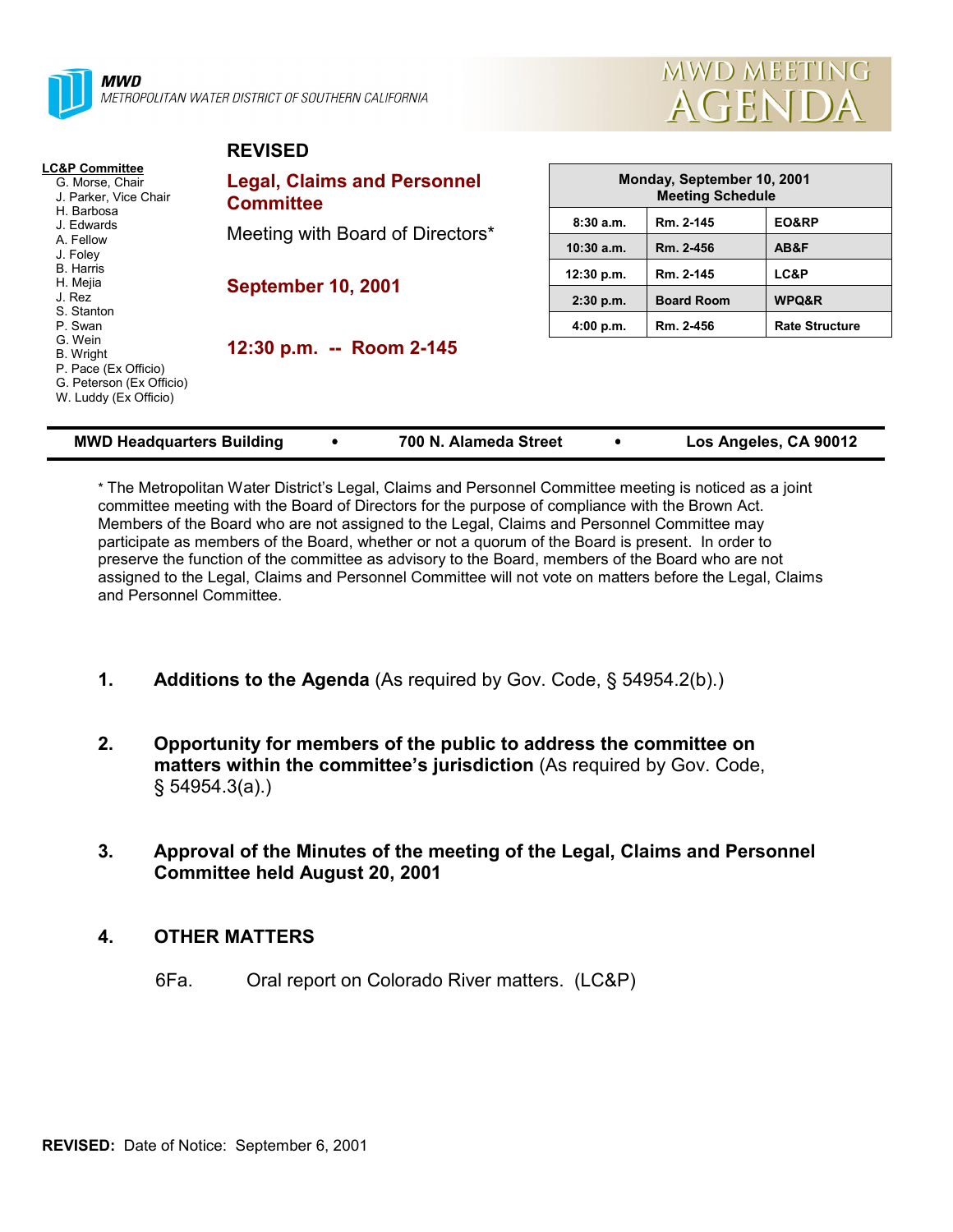#### **5. CONSENT CALENDAR ITEMS – ACTION**

#### 8-2 **Withdrawn**

8-7 Approve amendment of contract for legal services with Weston, Benshoof, Rochefort, Rubalcava & MacCuish, LLP in *Metropolitan Water District v. San Diego County Water Authority* (Brown Act). (LC&P)

#### **6. OTHER BOARD ITEMS - ACTION**

- 9-5 Authorize amendment to contract for legal services with the law firm of Latham & Watkins to aid in negotiations with the San Manuel Band of Mission Indians and the United States Forest Service re Arrowhead East and West Tunnels of the Inland Feeder Project. (LC&P) [Conference with legal counsel-significant exposure to litigation (one matter); to **be heard in closed session pursuant to Gov. Code ß 54956.9(b)]**
- 9-6 Authorize amendment to contract for legal services with the Law Offices of Charles S. LiMandri in *Metropolitan Water District v. Hartford Fire Insurance Company*, United States Central District Court Case No. 99-03825-GHK (Mcs). (LC&P) **[Conference with legal counsel—existing litigation; to be heard in closed session pursuant to Gov. Code ßß 54956.9(a) and (b)]**

**Added** 9-9 Oral report on settlement discussion regarding *Metropolitan Water District and Atkinson-Washington-Zachry v. Hartford Fire Insurance Company*, U.S. District Court Case No. CV 00-10536-GHK (Mcx) and *Metropolitan Water District v. Hartford Fire Insurance Company*, U.S. District Court Case No. 99-03825-GHK (Mcx). (LC&P) [Conference with legal counsel-existing litigation; to be heard in closed session **pursuant to Gov. Code ßß 54956.9(a) and (b)]**

# **7. BOARD INFORMATION ITEMS**

None

#### **8. COMMITTEE ITEMS**

a. Oral report on *San Diego County Water Authority v. Metropolitan Water District, et al.*, San Francisco Superior Court Case No. 320217 (Preferential Rights). **[Conference with legal counsel—existing litigation; to be heard in closed session pursuant to Gov. Code ß 54956.9(a)]**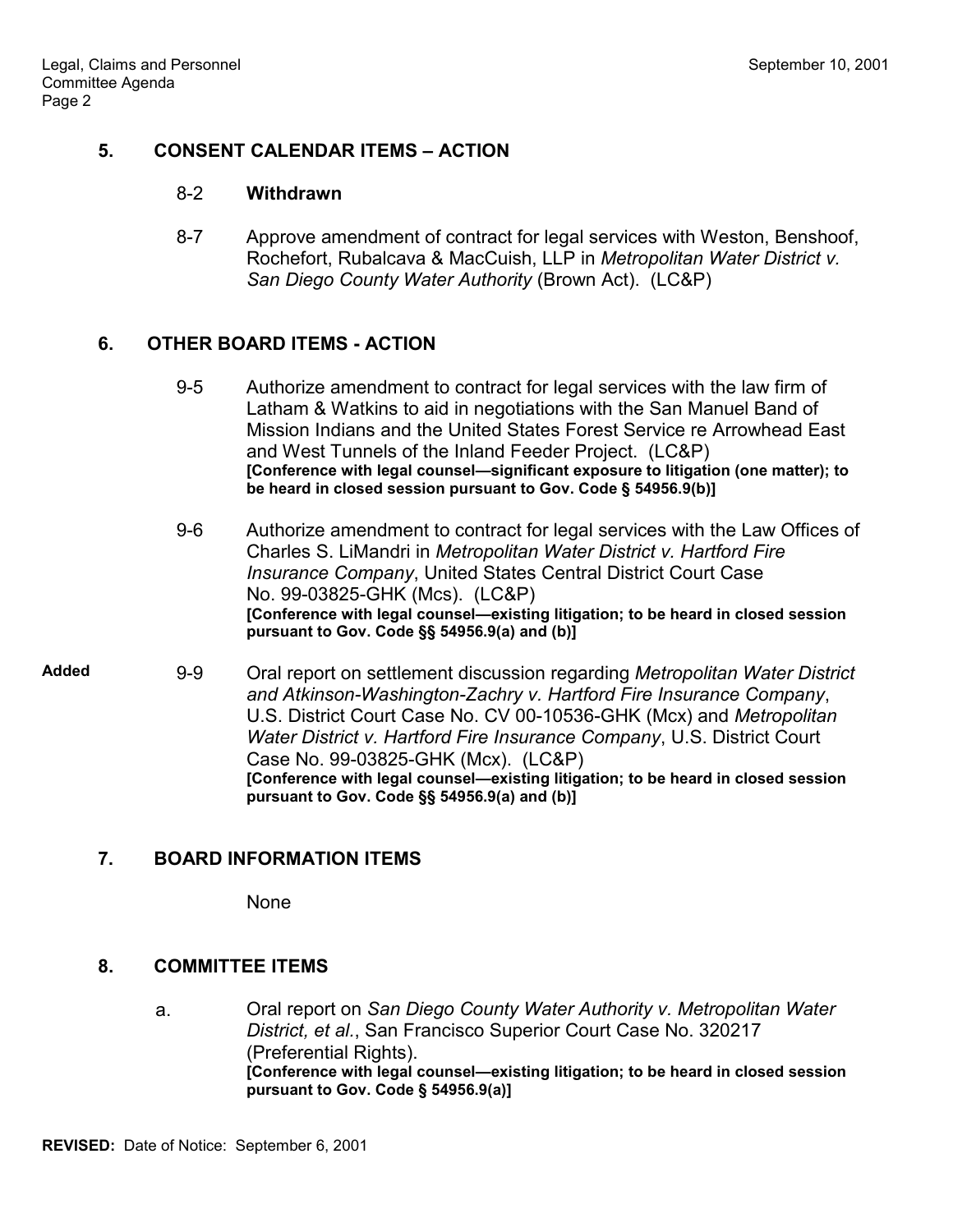- b. Oral report on *Metropolitan Water District v. San Diego County Water Authority, et al.*, San Francisco Superior Court Case No. 321056 (Brown Act). [Conference with legal counsel-existing litigation; to be heard in closed session **pursuant to Gov. Code ß 54956.9(a)]**
- c. General Counsel's Report of Monthly Activities

# **9. FOLLOW-UP ITEMS**

None

# **10. FUTURE AGENDA ITEMS**

# **11. ADJOURN TO MEET JOINTLY WITH WATER PLANNING, QUALITY AND RESOURCES COMMITTEE**

#### **JOINT MEETING OF THE LEGAL, CLAIMS AND PERSONNEL COMMITTEE AND THE WATER PLANNING, QUALITY AND RESOURCES COMMITTEE**

# **2:30 P.M. - BOARD ROOM**

# **12. OTHER MATTERS**

6Fb. Oral report on Bay-Delta and State Water Project matters. (LC&P, WPQ&R)

#### **13. OTHER BOARD ITEMS - ACTION**

9-4 Authorize entering into an agreement to facilitate a water transfer transaction between Western Water Company and the city of San Diego. (LC&P, WPQ&R)